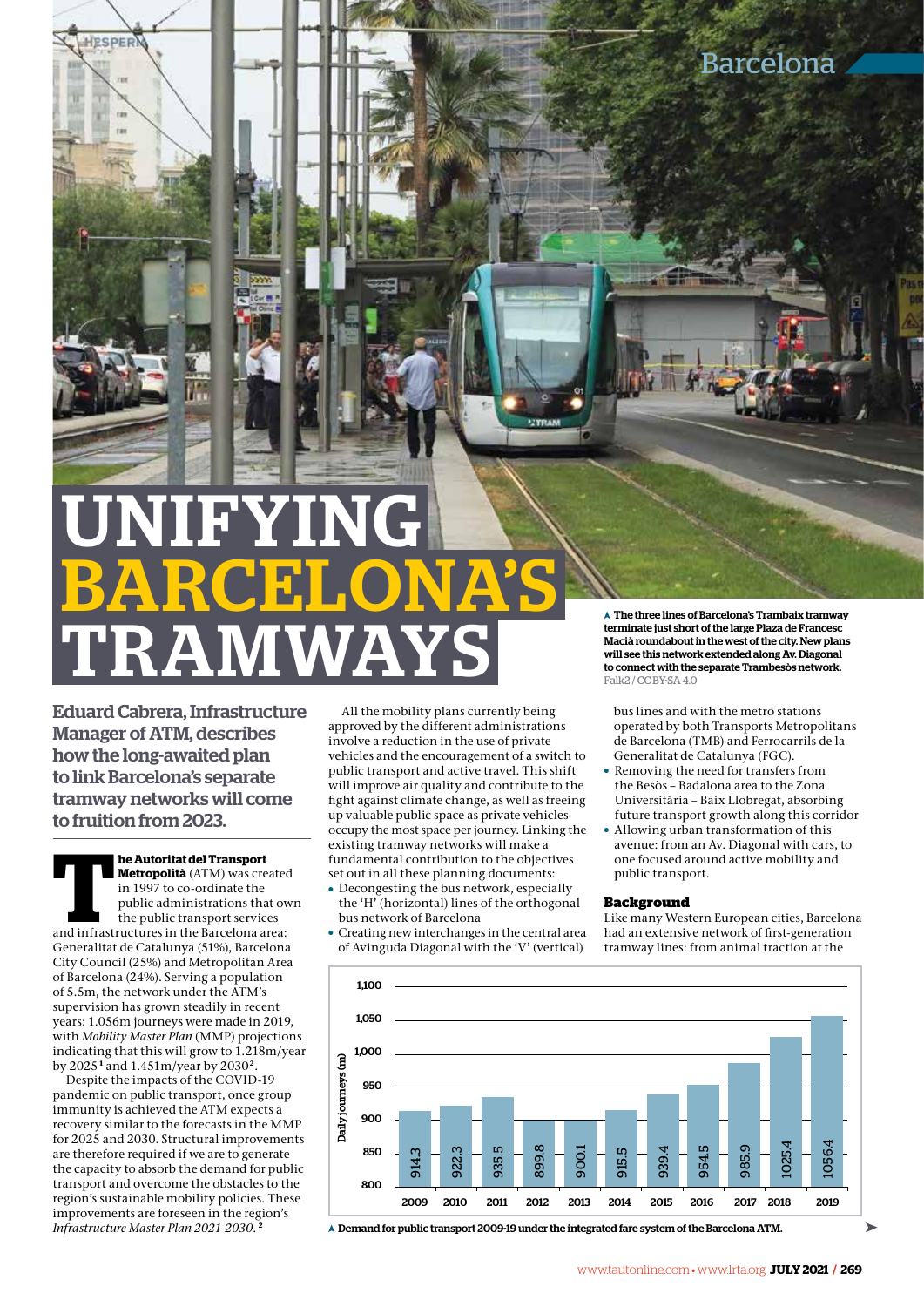## Barcelona



ABOVE: An Alsthom *TFS* tram and a Siemens *Combino* operated the 1997 pilot, carrying around 400 000 passengers over the 650m line with two stops. Joan Termes

end of the 19th Century; electrification, expansion and consolidation during the first half of the 20th Century (with periods of slowdowns such as during the Civil War); to decline with the expansion of automobile use from the 1960s. The last trams ran in 1971, leaving only the short 'blue' (*Tramvia Blau*) line. Although essentially a tourist line, this 1.3km (0.8-mile) route in the hilly Sarrià-Sant Gervasi district also offers a connection between the Avenida Tibidabo of Metro line L7 and the Tibidabo funicular. From here passengers can explore the Collserola mountain range, a green oasis and a popular destination for Barcelona residents.

Barcelona's tramway system currently comprises two unconnected networks: Diagonal – Baix Llobregat (Trambaix) and Sant Martí – Besòs (Trambesòs). Re-introduction of the mode began in the late 1980s, when a tramline was planned to serve the city's Avinguda Diagonal. This key thoroughfare was designed by renowned engineer Ildefons Cerdà in the famous Eixample district and

runs for 10km (six miles), crossing the city from south-west to north-east.

A 1997 pilot project employed a single 650m track connecting Plaça Maria Cristina and Plaça Francesc Macià, on which two different vehicle types were trialled, allowing the people of Barcelona to familiarise themselves with the concept of a modern tramway.

In 1998 the Generalitat de Catalunya delegated the powers for the installation of tracks in the Diagonal – Baix Llobregat corridor to the ATM and later, in 2001, the corresponding powers for a system in the Diagonal corridor (Plaça de les Glòries – Besòs).

In the spring of 2004, both systems began their first phase of commercial operation and after successive phases of expansion, the current configuration was completed in 2008.

These networks signified a paradigm shift in mobility for the municipalities served, eliminating or narrowing highway lanes and reducing road traffic. Both projects also included significant 'façade to façade' improvements to the urban realm.



Evolution of demand on Barcelona's tramway networks.

The tramway has been a great success, especially the Trambaix network which has required an additional four trams – introduced in 2011 – to address capacity issues during the morning rush hour.

#### **Connecting the tramways**

A Trambaix-Trambesòs link featured in the 2001-2010 IMP and subsequent versions, although doubts persisted within about its implementation. Finally, in 2016, Barcelona City Council and the Generalitat de Catalunya agreed to advance the project, at which time the Generalitat commissioned the ATM to start preparatory works.

This agreement allowed the ATM to start work in 2017 on drafting the 'Informative Study'**<sup>3</sup>**, with the co-operation of Barcelona City Council, analysing four alternatives for connecting the two networks: a surface route on Av. Diagonal; a partial underground section between Francesc Macià and C.Bruc; a surface route on Carrers Urgell – Provença and Av. Diagonal; and finally, an electric bus line.

The study recommended the first option, a surface tramline, to encompass the greatest social, environmental and economic benefits. Demand estimates forecast 117 000 new users each day, almost doubling the existing ridership on both networks.

The study also indicated that 84% of users of the future unified network would be existing public transport passengers, with the remaining 16% being new users. Without considering existing tramway passengers and those who already walk or cycle – all of which are considered sustainable trips – the additional demand for public transport accounts for almost 12% (6.6% private vehicle users and 5.3% new users), reinforcing the strategic commitment to combat climate change and improve urban air quality.

The nature of this expected increase makes this project one of the most important in the Barcelona area, alongside the completion of Metro line L9 and the extension of L8 between Plaça d'Espanya and Gràcia stations.

The performance of modern tramways, characterised by segregated services, traffic light priority, regularity, commercial speed, accessibility and comfort, is not the only reason for these figures. On the one hand, currently public transport in this section of Av. Diagonal is provided only by crowded bus lines which suffer from low commercial speed due to traffic congestion. Moreover, bus service is almost non-existent between Passeig de Gràcia and Plaça de les Glòries;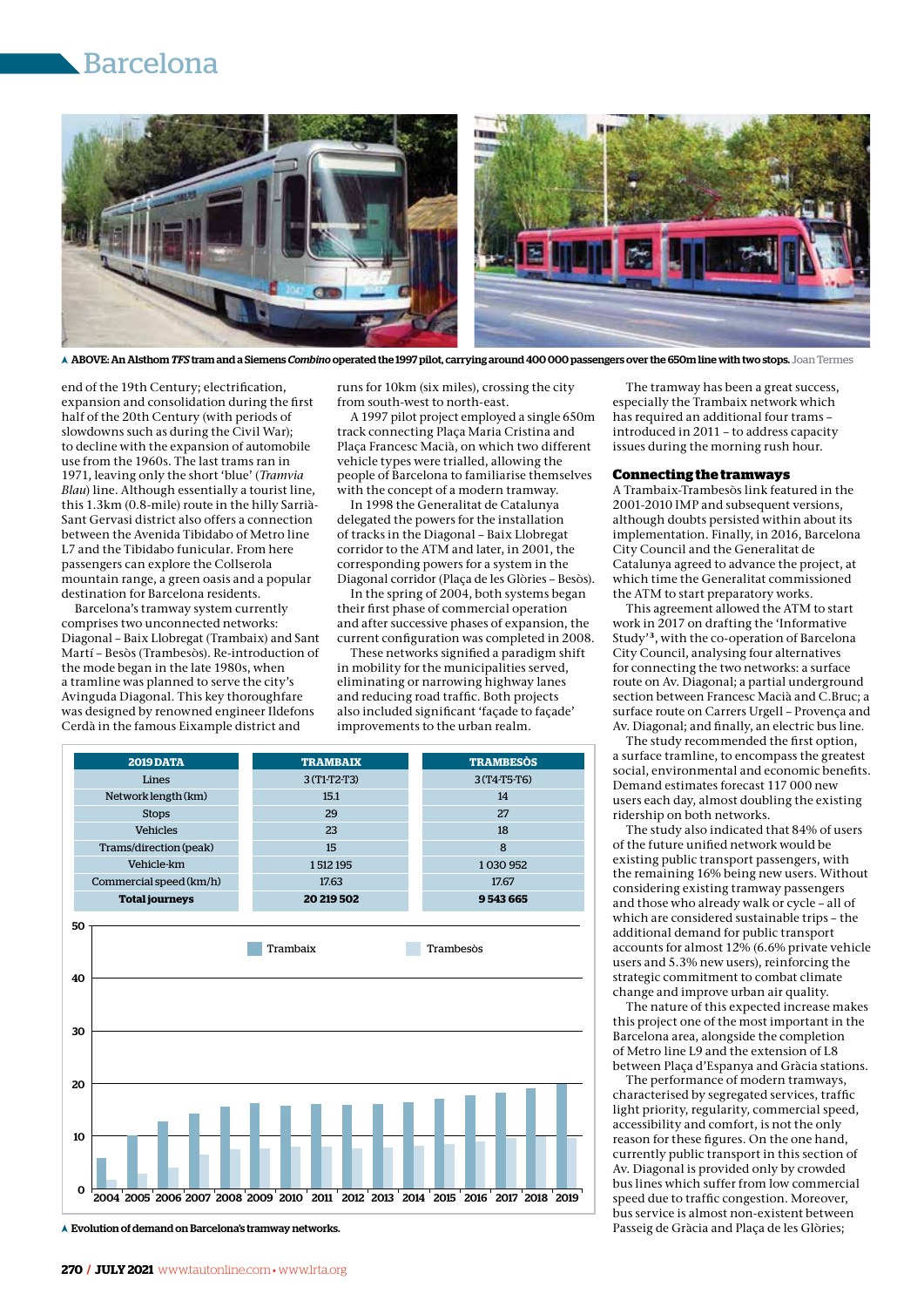the new tram connection will provide a new offering for this important corridor.

On the other hand, the surface tramway option along Av. Diagonal will promote modal integration with the bus network, mainly the vertical 'V' lines, and the railway. New interchanges will be created with Metro L1 – Glòries, L2 – Monumental, L3 – Diagonal, L4 – Verdaguer, L5 – Verdaguer and Diagonal) and Provença and Francesc Macià in the future extension of FGC-operated L8, thus boosting the overall network.

#### **Connection characteristics**

The planned 4km (2.5-mile) link will feature six new stops and relocation of the existing Glòries stop, offering 15-minute journeys between Glòries and Francesc Macià at an estimated commercial speed of 16-17km/h (10-10.5mph). Implementation will be divided into three sections: Francesc Macià – Passeig de Gràcia (recently developed in 2015); Passeig de Gràcia – Marina; and Marina – Castillejos, where the previous section will change to accommodate a central boulevard.

It is important to highlight the urban transformation element of this project. Development, promoted by Barcelona City Council and carried out in co-ordination with the tramway expansion, will return valuable space to the city's citizens. Pavements will be widened for pedestrians, and new cycle lanes will be added, reducing pollution, noise and vibration, and making Diagonal Avenue a cleaner, more friendly space. Plaça de les Glòries will feature a large park, the Canòpia Urbana, with a sub-surface transport hub that will include a tramstop.

Three passing lines from Plaça Francesc Macià will provide four-minute headways during weekday peak hours. These lines will branch from the future interchange at Plaça de les Glòries to the municipality of Badalona along Gran Via and to the municipality of Sant Adrià de Besòs along Av. Diagonal.

The importance of seamless integration within this emblematic Barcelona corridor, coupled with extensive intersections, has driven the decision to adopt a catenary-free electrification system. A number of solutions were investigated by the Informative Study, from continuous surface current collection to onboard energy storage, and a committee of experts conducted an exhaustive analysis that concluded that the best alternative was 'third rail' feeding technology.

This is an important technological challenge, involving modification of all 41 of the original Alstom *Citadis 302* trams in the existing Trambaix and Trambesòs fleets, as well as requiring a new track solution which can accommodate the third rail through which the vehicles will be fed. The new unified network will require 18 further trams, which must therefore be capable of current collection via both pantograph and third rail.

The high demand expected on the busiest central section will also require coupled operation from the beginning. Coupled trams, currently used only occasionally and mainly for sporting or cultural events, will then become commonplace. The enlarged fleet will also make modification of the workshop facilities that currently serve the 23-strong Trambaix fleet necessary, and the ATM foresees construction of additional stabling



 $\overline{A}$  ABOVE: Barcelona's current tramway networks with Trambaix serving the western districts and Trambesòs in the east – the dotted line shows the future connection along Av. Diagonal.



 ABOVE: An illustration of the current transport demand (light green) and the increase in the existing sections, as well as in the future connection (dark green).



 ABOVE: Glòries on Trambesòs T4. This stop will be moved, allowing easier interchange with the nearby metro station. Maurits90\_CC01.0

space to accommodate both these additional vehicles as well as future units.

A tramway connection along Av. Diagonal will supplement the city's orthogonal bus network, mentioned earlier. Some of these bus routes will share the new tramway's route, and for this reason a shared 300m track has been designed between Via Augusta and Passeig de Gràcia. This will have no bus stops, but shared operations between buses and guided rail vehicles represents another technological and management challenge.

#### **From private to public**

The estimated initial investment is EUR163.33m – EUR95.81m for infrastructure and tramway systems and EUR67.52m for new rolling stock and modification of the existing fleet.

Barcelona City Council and the ATM have agreed two successive development phases. First to be tackled will be the 1.8km (1.1-mile) stretch between Plaça de les Glòries and the Diagonal/Girona intersection. There will be four new stops here: Verdaguer, Sicília, Monumental and Glòries. This phase extends the Trambesòs system, connecting Glòries with the Verdaguer L4 station. The planned service consists of the current T4 line serving Av. Diagonal and the T5/T6 lines extending to Meridiana to Ciutadella/Vila Olímpica.